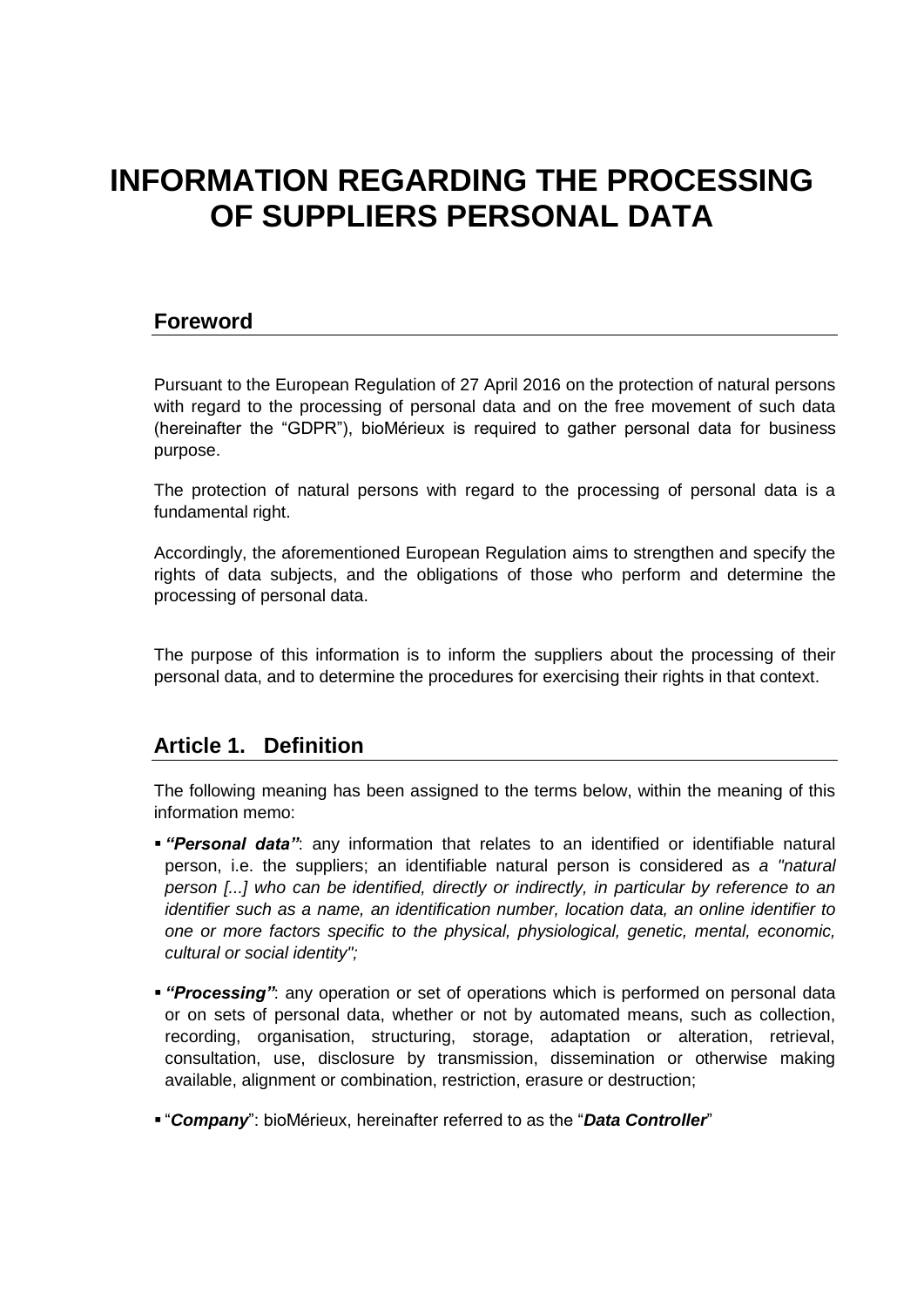- *"Data Controller"*: means the natural or legal person, public authority, agency or other body which, alone or jointly with others, determines the purposes and means of the processing of personal data;
- *"Data Processor"*: means a natural or legal person, public authority, agency or other body which processes personal data on behalf of the controller;
- *"Recipient"*: the natural person or legal entity, the public authority, the department or any other organisation that receives disclosure of personal data, regardless of whether that person is a third party, and which is referred to in Article 6 below.

It is specified for all intents and purposes that where personal data have not been gathered directly from the person concerned, the data-gathering will be limited to the identification data for the persons concerned.

### **Article 2. Legal basis for the processing**

In accordance with Article 6 of the GDPR, any processing of suppliers 'Personal data performed using the applications identified by bioMérieux will be based either on a contract or a legitimate interest to do business. Accordingly, the processing of Personal data will be based on the performance of the supplier contract, the compliance with legal obligations to which bioMérieux is subject, and the legitimate interests pursued by bioMérieux.

# **Article 3. Purposes of the processing of personal data**

### **3.1. Processing of Personal Data as Data Controller**

Company acts as Data Controller where the processing of the bioMérieux suppliers Personal data is specifically intended to:

- Supplier selection : Request For Information/Request For Price/Request For Quotation;
- Offers, order management, contract;
- Claims management : Correction action, Preventive action plan;
- Invoice processing.

Legal requirements:

- Transparency laws related to healthcare professionals;
- Supplier's compliance with regulations.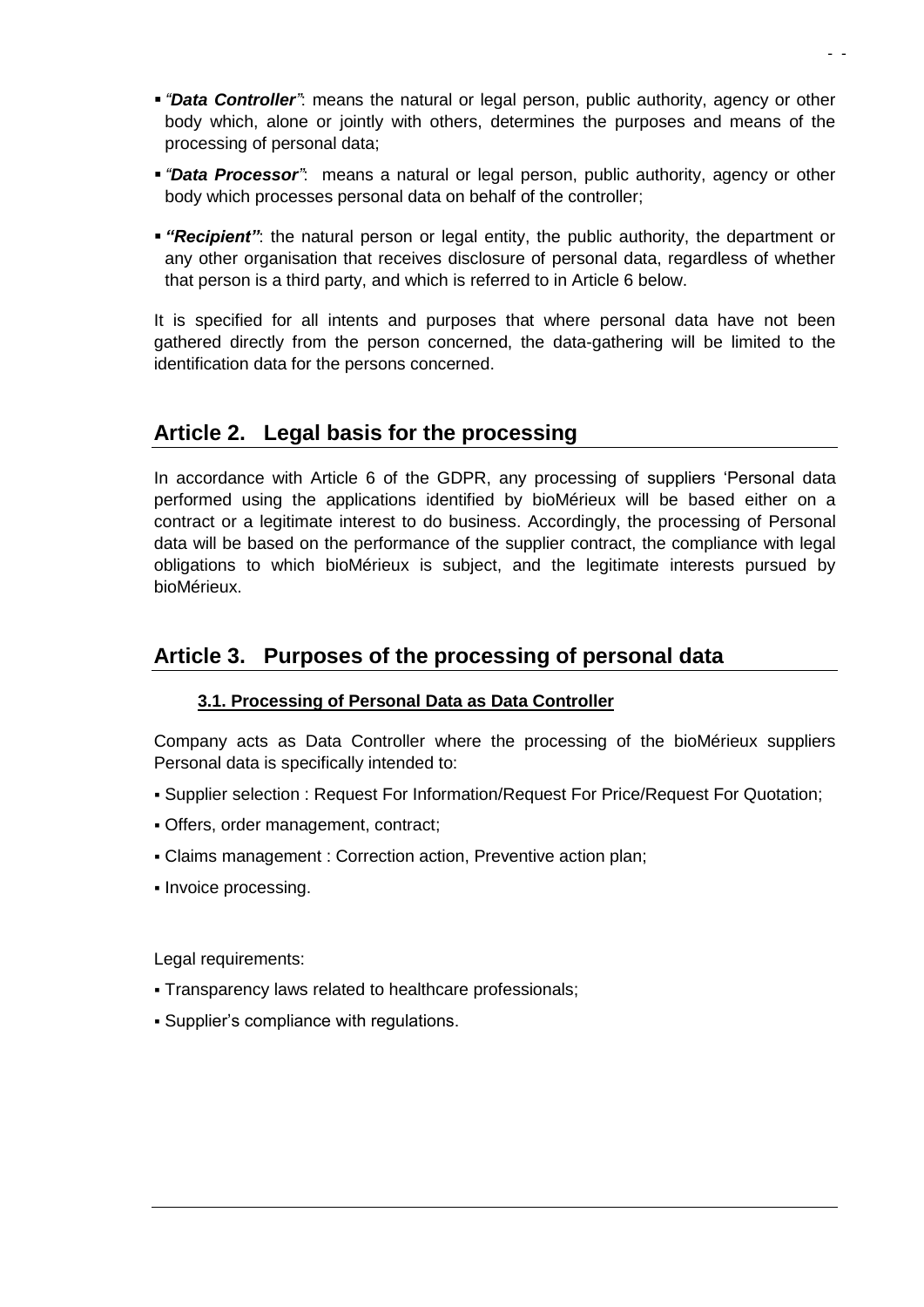### **4.1 Contact details for the Data Controller:**

bioMérieux is the Data Controller for the purposes mentioned in Article 3.1, and is registered on the Lyon Trade and Companies Register under no. 673 620 399, and has its registered office at Marcy L'étoile.

### **4.2. Contact details for the person representing Company in its function of Data Controller:**

The person representing the Data Controller, as the case may be according to Article 3.1, is Alexandre Mérieux, in his capacity as Chairman and Chief Executive Officer, and whose contact details are as follows: Campus de L'étoile, 100 Allée Louis Pasteur, 69280 Marcy L'étoile.

# **Article 5. Contact details for the Data Protection Officer:**

bioMérieux has appointed a data protection officer whose contact details are as follows: Yves Raisin, Data Protection Officer, [privacyofficer@biomerieux.com,](mailto:privacyofficer@biomerieux.com) +33 (0)4 78 87 21 42, Campus de L'étoile, 100 Allée Louis Pasteur, 69280 Marcy L'étoile (hereinafter the "Data Protection Officer").

# **Article 6. Retention period for Personal data**

6.1. Regarding the processing of Personal Data as Data Controller (as mentioned in Article 3.1), Personal data will be retained for a period that does not exceed the period required for the purposes for which they are processed.

Unless prior requesting deletion is sent to PrivacyOfficer@biomerieux.com, the Data Controller will hold Personal Data on bioMérieux's systems for the longest of the following retention periods:

- (i) as long as is necessary for the relevant activity or services;
- (ii) any retention period that is required by law;
- (iii) the end of the limitation period in which litigation or investigations might arise in respect of the relevant activity or services.

# **Article 7. Categories of Personal data recipients**

The Data Controller may be required to forward some of their suppliers- Personal data, including to the following recipients:

- bioMérieux affiliates
- Third parties : customers, partners,…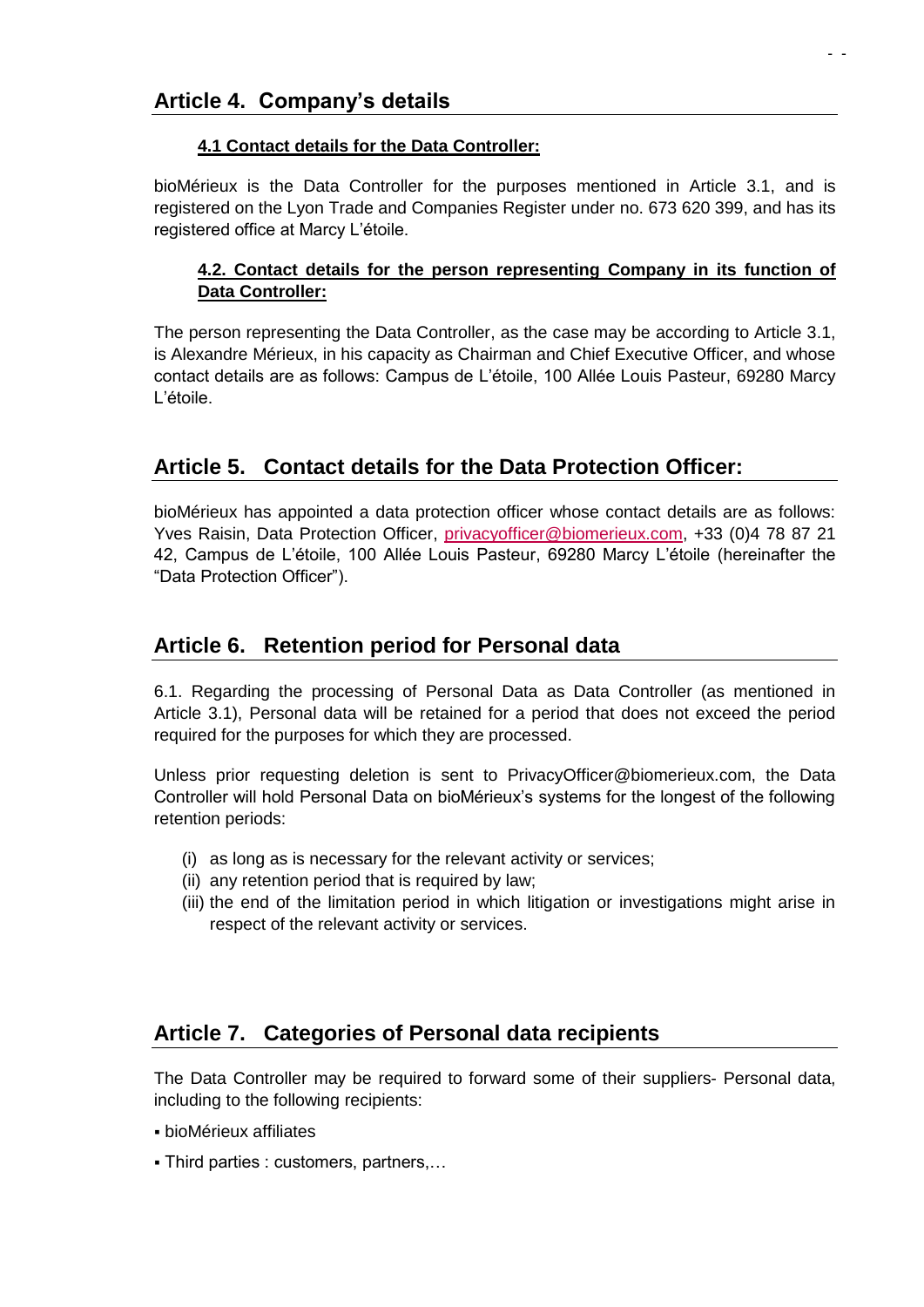These data may also be transferred to a recipient located in a country which is not a member of the European Union, referred to as a "third country", that has not been the subject of an adequacy decision issued by the European Commission for operating reasons (e.g. IT support). suppliers are informed that the transfer of personal data concerning them is required for the execution of the contract between them and bioMérieux, in accordance with Article 49 of the GDPR*.* 

### **Article 8. Supplier rights regarding the processing of their Personal data**

Data subjects enjoy the rights referred to in the following articles: [Data Subjects' rights form](https://www.biomerieux.com/en/rights-data-subjects)

In the context of a request relating to exercising their rights, the Data Controller undertakes to uphold those rights as soon as possible, and within a period of one month as from receipt of the request by the Data Protection Officer, in any event.

This timeframe may be extended by two months in view of the complexity or number of requests, if necessary.

The Data Controller will inform the data subjects concerned about this extension and the reasons for the delay within a period of one month as from receipt of their request, in that regard.

Where the request is submitted in electronic format, the information will be provided electronically by default, where possible, and unless the supplier concerned expressly requests for it to be provided in another manner (hard-copy paper format).

If the Data Controller does not follow up the request submitted by the data subject, they will inform the latter about the reasons for their failure to take action, and the data subjects' option to lodge a claim with CNIL and/or to lodge a legal appeal without delay, and within a period of one month as from receipt of the request at the latest.

### **Article 8.1 Right of access by the supplier concerned**

All of the bioMérieux suppliers have the right to obtain a confirmation from the Data Controller regarding whether the Personal data regarding them is processed by the Data Controller, as well as access to said data.

To do so, the data subject concerned may submit their request to the Data Protection Officer mentioned in Article 5 above.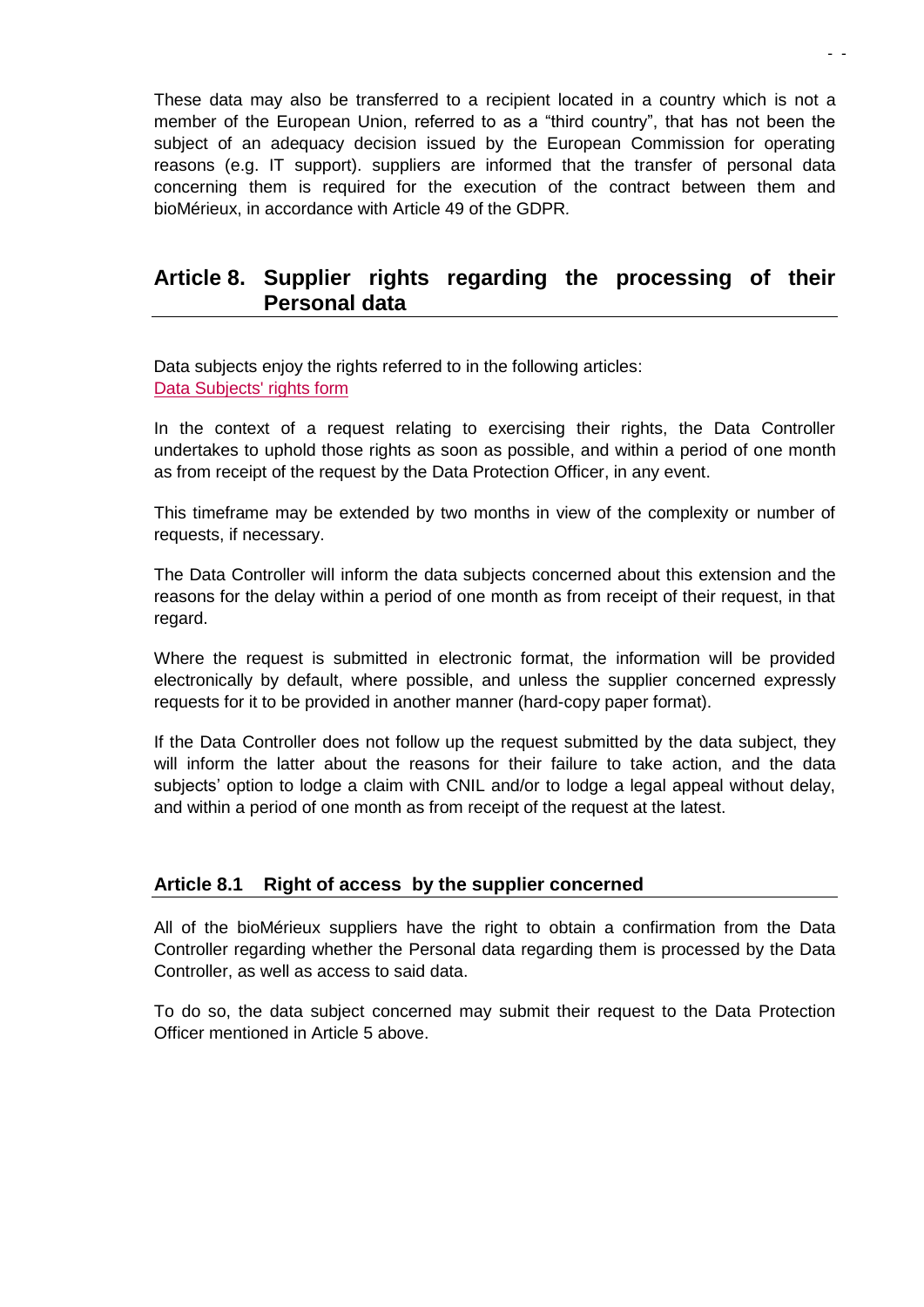Any suppliers has the right to ensure that the Data Controller rectifies any Personal data concerning them that are inaccurate as soon as possible.

- -

To do so, the suppliers concerned may submit their request to the Data Protection Officer mentioned in Article 5 above.

Furthermore, any suppliers has the right to ensure that incomplete Personal data concerning them are completed, as long as this information is required for the purpose of the data processing, by providing an additional statement addressed to the Data Protection Officer mentioned in Article 5 above.

### **Article 8.3 Right to erasure ("Right to be forgotten")**

Any suppliers has the right to ensure that the Data Controller erases Personal data regarding them as soon as possible: the Data Controller will be under an obligation to erase these Personal data as soon as possible, in the following cases:

- the Personal data are no longer required for the purposes for which they were gathered or processed in another way;
- the suppliers concerned is exercising their right to object to the processing of their data;
- the Personal data have been the subject of unlawful processing;
- the Personal data must be erased in order to comply with a legal obligation provided for by European Union law, or by the domestic law that governs the Data Controller;

However, the right to erasure cannot apply in the following cases:

- their processing is required to exercise the right to freedom of expression and information;
- their processing is required in order to comply with a legal obligation provided for by European Union law, or by the domestic law that governs the Data Controller;
- their processing is required to record, exercise, or defend rights in court.

To exercise this right, the data subject concerned may submit their request to the Data Protection Officer mentioned in Article 5 above.

### **Article 8.4 – Right to restriction of processing**

Any suppliers has the right to ensure that the Data Controller restricts the processing of their data in the following cases:

- the accuracy of the Personal data is disputed by the data subject concerned for a period that enables the Data Controller to check the accuracy of the Personal data;
- the processing is unlawful and the data subject objects to the erasure of the data, and is requiring the restriction of their use instead;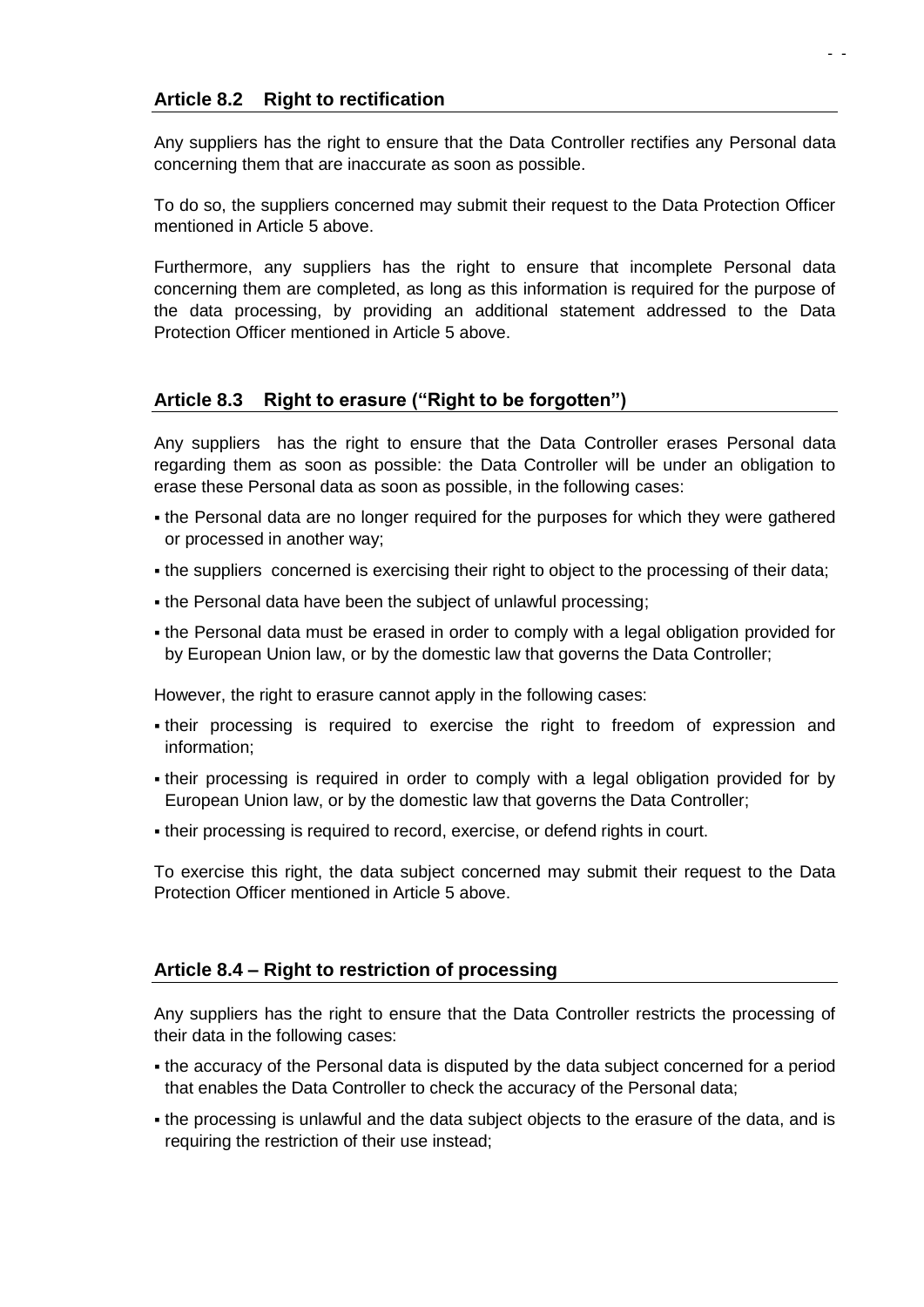the Data Controller no longer requires Personal data for processing purposes, although these data are still required by the data subject concerned in order for the establishment, exercise, or defence of legal rights.

To exercise this right, the data subject concerned may submit their request to the Data Protection Officer mentioned in Article 5 above.

#### **Article 8.5 Right to object**

Any suppliers has the right to object to the processing of Personal data regarding them based on the legitimate interests pursued by the Data Controller at any time, for reasons relating to their specific situation.

To exercise this right, the data subject concerned may submit their request to the Data Protection Officer mentioned in Article 5 above.

The Data Controller will no longer be able to process the Personal data, unless they prove that there are compelling legitimate grounds for processing that data, which take precedence over the interests, rights, and personal freedoms of the data subject, or for the establishment, exercise or defence of rights in court.

#### **Article 8.6 Right to data portability**

As long as the data-processing in question has been carried out using automated processes, any suppliers has the right to receive the Personal data regarding them that have been provided to the Data Controller in a structured, commonly-used, machinereadable format, and has the right to transmit these data to another Data Controller without the first Data Controller objecting.

Furthermore, any suppliers have the right to ensure that the Personal data regarding them are directly transmitted to another party by the Data Controller, where technically feasible.

To exercise this right, the data subject concerned may submit their request to the Data Protection Officer mentioned in Article 5 above.

### **Article 8.7 Right to lodge a claim with a supervisory authority**

Notwithstanding any other administrative or legal recourse, any suppliers who believes that Personal data regarding them were processed in a manner that breached the GDPR and the principles set out in this information memo has the right to lodge a claim with CNIL.

To assert their rights, any suppliers may also appoint a body, an organisation, or a notfor-profit organisation that has been validly and legally incorporated, the statutory goals of which are in the public interest, and which is active in the protection of the rights and freedoms of the individuals concerned as part of the protection of the Personal data regarding them, in order for the data subject to lodge a claim in their name with CNIL, or exercise an effective legal recourse against a Data Controller or processor.